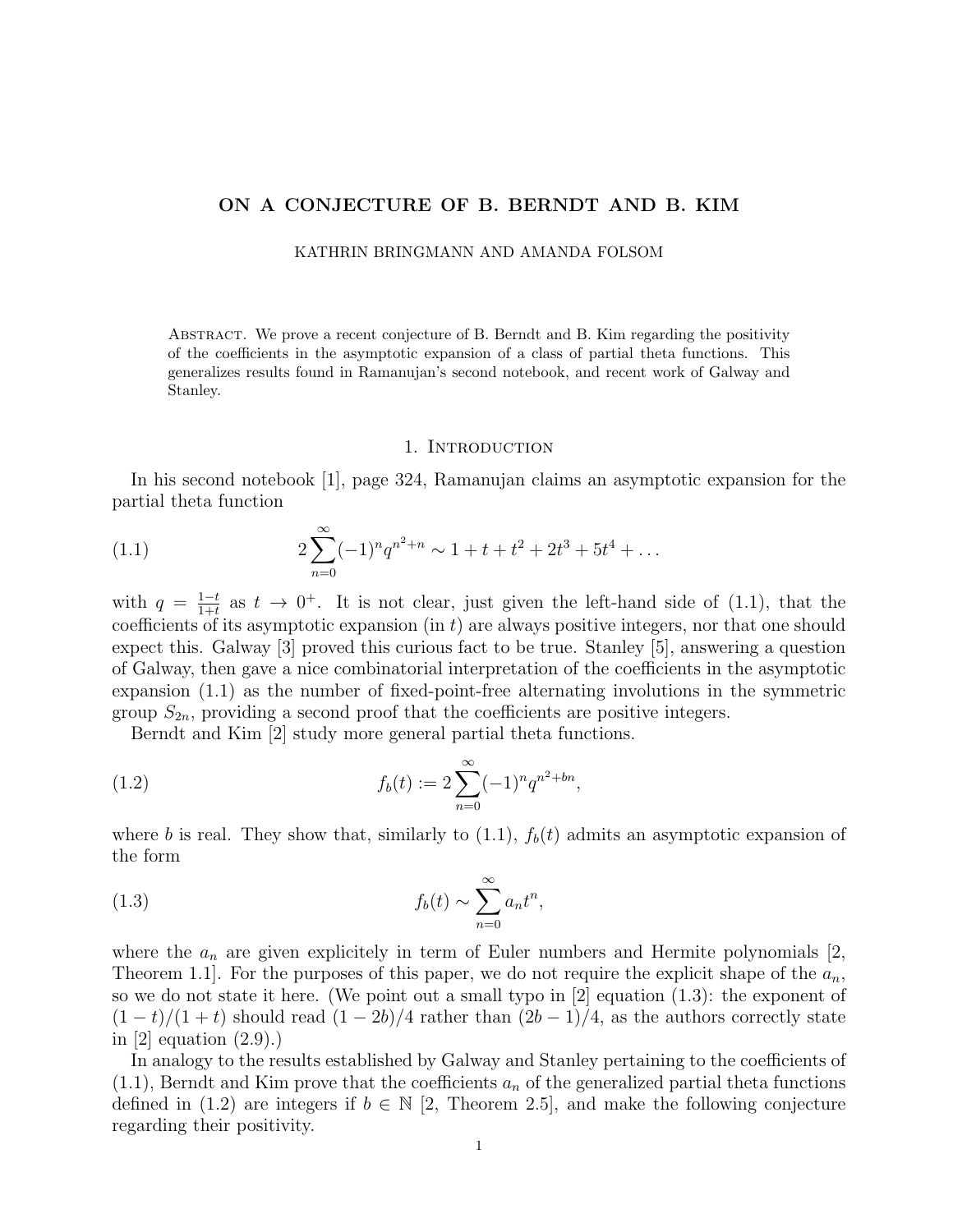**Conjecture** (Berndt-Kim [2]). For any positive integer b, for sufficiently large n, the coefficients  $a_n$  in the asymptotic expansion (1.3), have the same sign.

The purpose of this note is to prove this conjecture of Berndt and Kim.

**Theorem 1.** The Berndt-Kim conjecture is true. More precisely, if  $b \equiv 1, 2 \pmod{4}$ , then  $a_n > 0$  for  $n \gg 0$ , and if  $b \equiv 0, 3 \pmod{4}$ , then  $a_n < 0$  for  $n \gg 0$ .

### 2. Proof of Theorem 1

To prove the theorem, we first observe that for integers  $b \geq 2$ ,

(2.1) 
$$
f_{b+1}(t) = -q^{-b} \Big( f_{b-1}(t) - 2 \Big).
$$

We proceed by induction on b to prove Theorem 1. The case  $b = 1$  follows from [3] as mentioned in §1. To prove the case  $b = 2$  we employ the fact that the q-series in this case is essentially a modular form. To be more precise, we have that

$$
f_2(t) = -q^{-1} \left( g \left( \frac{i\theta}{2\pi} \right) - 1 \right),
$$

where we have adopted the notation  $\theta = \log \left( \frac{1+t}{1-t} \right)$  $\frac{1+t}{1-t}$  from [2]. The function  $g(\tau)$ , where  $\tau \in \mathbb{H}$ , is the modular form defined by

$$
g(\tau) := \sum_{n \in \mathbb{Z}} (-1)^n e^{2\pi i n^2 \tau} = \frac{\eta(\tau)^2}{\eta(2\tau)},
$$

where  $\eta(\tau) := e^{\frac{2\pi i \tau}{24}} \prod_{n \geq 1} (1 - e^{2\pi i n \tau})$  is Dedekind's eta-function, a well known modular form of weight 1/2. Employing the modular transformation of  $\eta$  (see [4] e.g.)

$$
\eta\left(-\frac{1}{\tau}\right) = \sqrt{-i\tau}\eta(\tau)
$$

we obtain that

$$
g\left(\frac{i\theta}{2\pi}\right)\to 0
$$

as  $\theta \to 0^+$ , and thus as  $t \to 0^+$ . Therefore

$$
f_2(t) \sim q^{-1} = \frac{1+t}{1-t},
$$

which clearly has positive coefficients in its *t*-expansion. We now assume Theorem 1 holds for some  $b - 1 \ge 1$ , and prove that it also holds for  $b + 1$ . (The first two inductive cases  $b - 1 = 1, 2$  are proven above.) We use (2.1) and split

$$
q^{-b} = (1+t)^b (1-t)^{-b}.
$$

Since the t-expansion of  $(1 + t)^b$  is finite and contains only positive coefficients, it suffices to prove that the t-coefficents in the asymptotic expansion of

$$
-(1-t)^{-b} (f_{b-1}(t) - 2)
$$

eventually all have the same sign. We will address the fact that the sign is dependent on the residue class of b (mod 4) as stated in Theorem 1 later.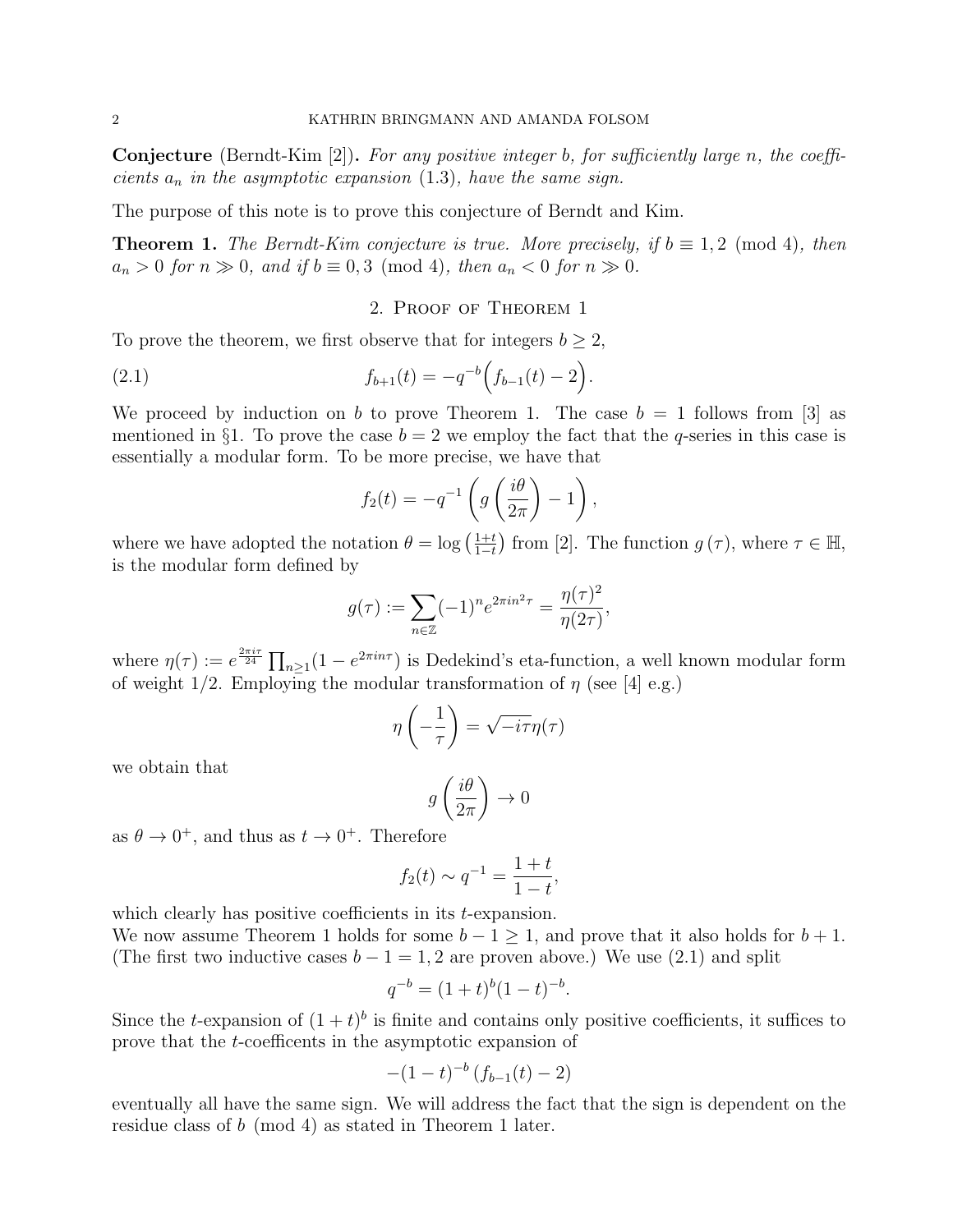It is easy to show that

$$
(1-t)^{-b} = \sum_{j=0}^{\infty} {b-1+j \choose b-1} t^j.
$$

By induction, we may assume without loss of generality that

$$
f_{b-1}(t) - 2 \sim \sum_{n\geq 0} \alpha_n t^n,
$$

as  $t \to 0^+$ , where  $\alpha_n > 0$  for  $n \geq L$ , for some  $L \geq 0$ . Set

$$
\beta_n := \binom{b-1+n}{b-1}.
$$

It suffices to show that

$$
\sum_{0 \le n \le m} \alpha_n \beta_{m-n}
$$

is positive for  $m \gg 0$ . We break the sum (2.2) into two parts

$$
\Sigma_1 := \sum_{0 \le n \le L-1} \alpha_n \beta_{m-n}, \qquad \Sigma_2 := \sum_{L \le n \le m} \alpha_n \beta_{m-n},
$$

where we assume  $m \gg 0$  is sufficiently large to ensure  $m \geq L$ .

Since L is independent of m and the  $\beta_j$ 's are monotonically decreasing (in j, for fixed b), we may bound

$$
\Sigma_1 \ll \beta_m \ll m^{b-1},
$$

as  $m \to \infty$ . Similarly,  $\Sigma_2$  may be estimated from below by

$$
\Sigma_2 \gg \sum_{L \leq n \leq m} \beta_{m-n} = \sum_{0 \leq n \leq m-L} \beta_n \gg \sum_{1 \leq n \leq m} n^{b-1} \gg \int_0^m x^{b-1} dx \gg m^b,
$$

as  $m \to \infty$ . Since clearly  $m^b \gg m^{b-1}$ , the positivity of  $\Sigma_2$  dominaties, and we have that the coefficients in the asymptotic t-expansion of  $f_{b+1}(t)$  have for sufficiently large m the same sign as claimed.

The more precise claim that the coefficients in the asymptotic t-expansion for  $f<sub>b</sub>(t)$  are eventually positive for  $b \equiv 1, 2 \pmod{4}$  and eventually negative for  $b \equiv 0, 3 \pmod{4}$  follows easily by induction using (2.1), and the previously established facts that the coefficients in the asymptotic t-expansion of  $f_1(t)$  and  $f_2(t)$  are eventually positive.

#### **REFERENCES**

- [1] B. Berndt, Ramanujan's Notebooks, Part V, Springer Verlag, New York, (1998).
- [2] B. Berndt and B. Kim, Asymptotic expansions of certain partial theta functions, Proc. Amer. Math. Soc. 139 (2011), 3779-3788.
- [3] W. Galway, An asymptotic expansion of Ramanujan, Number Theory (Ottawa, ON, 1996), CRM Proc. Lecture Notes 19, Amer. Math. Soc., Providence, RI, (1999), 107-110.
- [4] H. Rademacher, Topics in analytic number theory, Die Grundlehren der math. Wiss., Band 169, Springer-Verlag, Berlin (1973).
- [5] R. Stanley, A survey of alternating permutations, Contemp. Math. 531, Amer. Math. Soc. (2010), 165- 196.